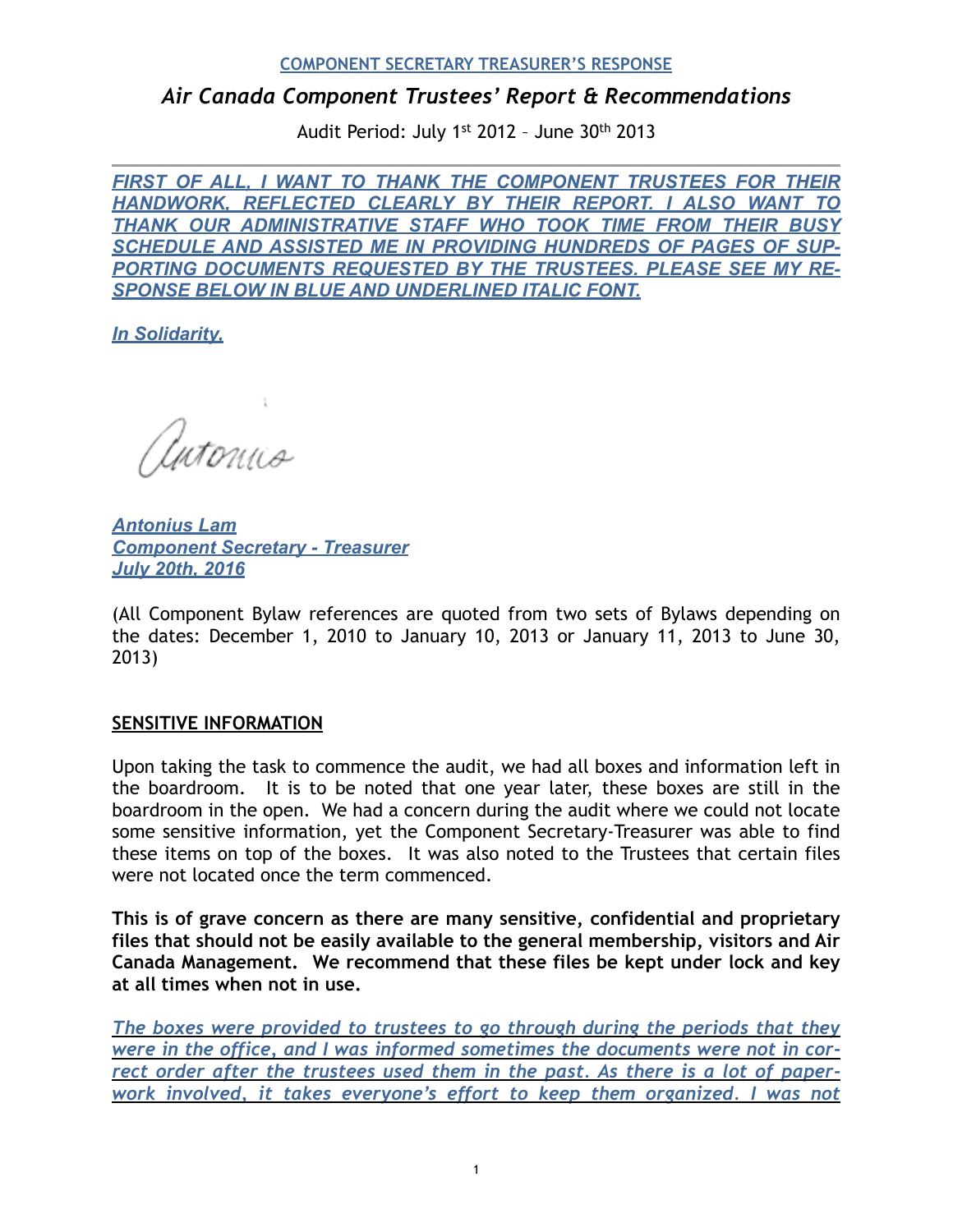# *Air Canada Component Trustees' Report & Recommendations*

Audit Period: July 1st 2012 – June 30th 2013

*aware of the grave concern as the trustees had left the documents in the same location during the period when they were not in the office since the office was open longer than when they worked during the days, or when they left for lunch or went to attend company road show. Should I have known, I would assist the trustees to move the boxes to a location that is more "secure". Going forward, the boxes are placed inside our Accounting staff's office which can be locked.*

## **TRANSPARENCY (FINANCIAL STATEMENTS AND SALARIES)**

**We recommend that the financial statements be posted on the Component website as this has been done in the past yet has not been consistently maintained. The Component website is password protected and having transparency in the unions finances will enable members to be more informed on the Component spending and savings.** 

*This decision is made by ACCEX based on the circumstances they are in. I will make a recommendation at our next ACCEX. Once approved, it will be posted on our website.*

**Every May the salaries of staff and elected officers at CUPE National are sent to all Locals and Components. We recommend that this information be put on the Component website for our members to view. We have attached a copy for ease of reference.** 

*CUPE National salary grid is outside of the Trustees' mandate.*

#### **AUDITING PROCESS**

During this audit we found it challenging to complete an audit report due to the fact that many of our questions were not properly answered and at times not answered at all.

**We recommend for the next audit that more care is taken to properly answer any of our questions, and clear and concise replies are provided. As trustees we are the eyes and ears of the membership and it is our responsibility to ensure that money is spent according to the Bylaws, motions and the CUPE Constitution.** 

*Partly because the questions were either deemed out of mandate or unclear or in some cases questions were answered that triggered more questions that seemed to have changed directions* 

## **A) EXPENSES**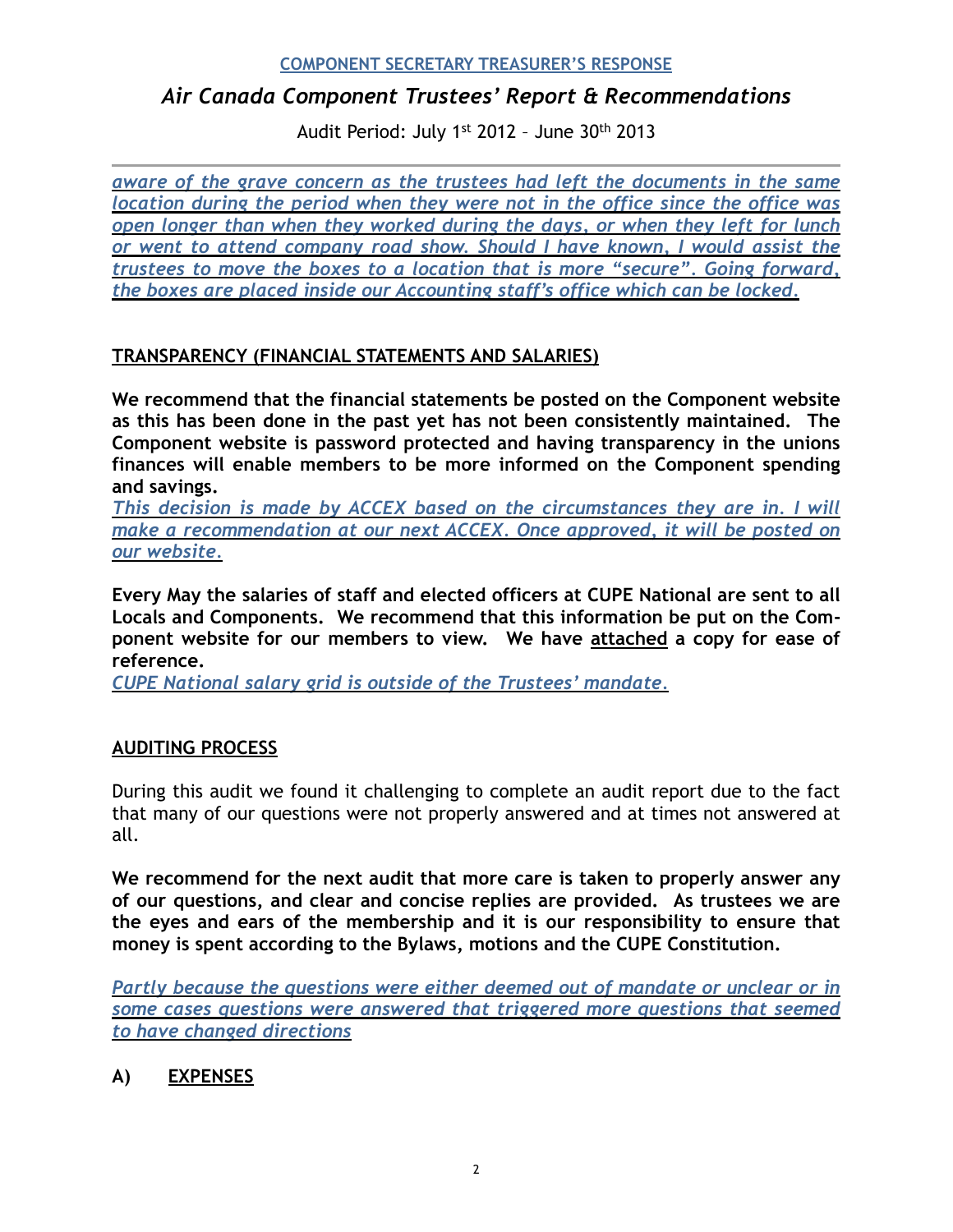# *Air Canada Component Trustees' Report & Recommendations*

Audit Period: July 1st 2012 – June 30th 2013

## **I) EXPENSE FORMS**

Multiple expense claim forms were missing signing officers' signatures, members' signatures, duties were not often specified and dates were not filled in for submission. We noted that chairs of committees were also signing off on their own forms.

**We recommend that there be one updated and standard form to be used, electronic and/or paper. A date line should be added to the signing officer signature line, to ensure the 180 day rule is followed and would allow a clear paper trail for auditing purposes. We recommend that the SIN line be removed as this is not deemed to be necessary as wages are not paid from these forms. If a form is not completed properly, in its entirety, we recommend the cheque not be issued until the form is completed. We recommend that Component Officers, committee members and members in general be more diligent in completing the expense forms in their entirety**.

*The 180 day rule is for the requirement to submit the expense claims, not the approval. The current electronic form no longer has the line asking for SIN. Although we agree that the expense form should be filled out with more care in some cases, also "properly" is subjective and common sense should be applied as to not deny/delay claims unreasonably. For example, if someone forgot to put the title or the month of claim in one box, but provide the same information in another box under the signature, it would be unreasonable to delay reimbursement*

#### **II) CHILDCARE SUBSIDY FORM**

We understand that child care has been claimed and approved for payment during this term. We have not been able to find the limitations or requirements for claiming these expenses.

**We recommend that the CUPE National form, entitled "Reimbursement for child care or family care" be utilized as a starting point to draft and build a childcare subsidy bylaw reflective of our working environment.** 

*Currently we have an ACCEX approved childcare expense policy. Under the policy, strict guidelines must be followed including official receipt before reimbursement will be made.*

**III) EXPENSE POLICY**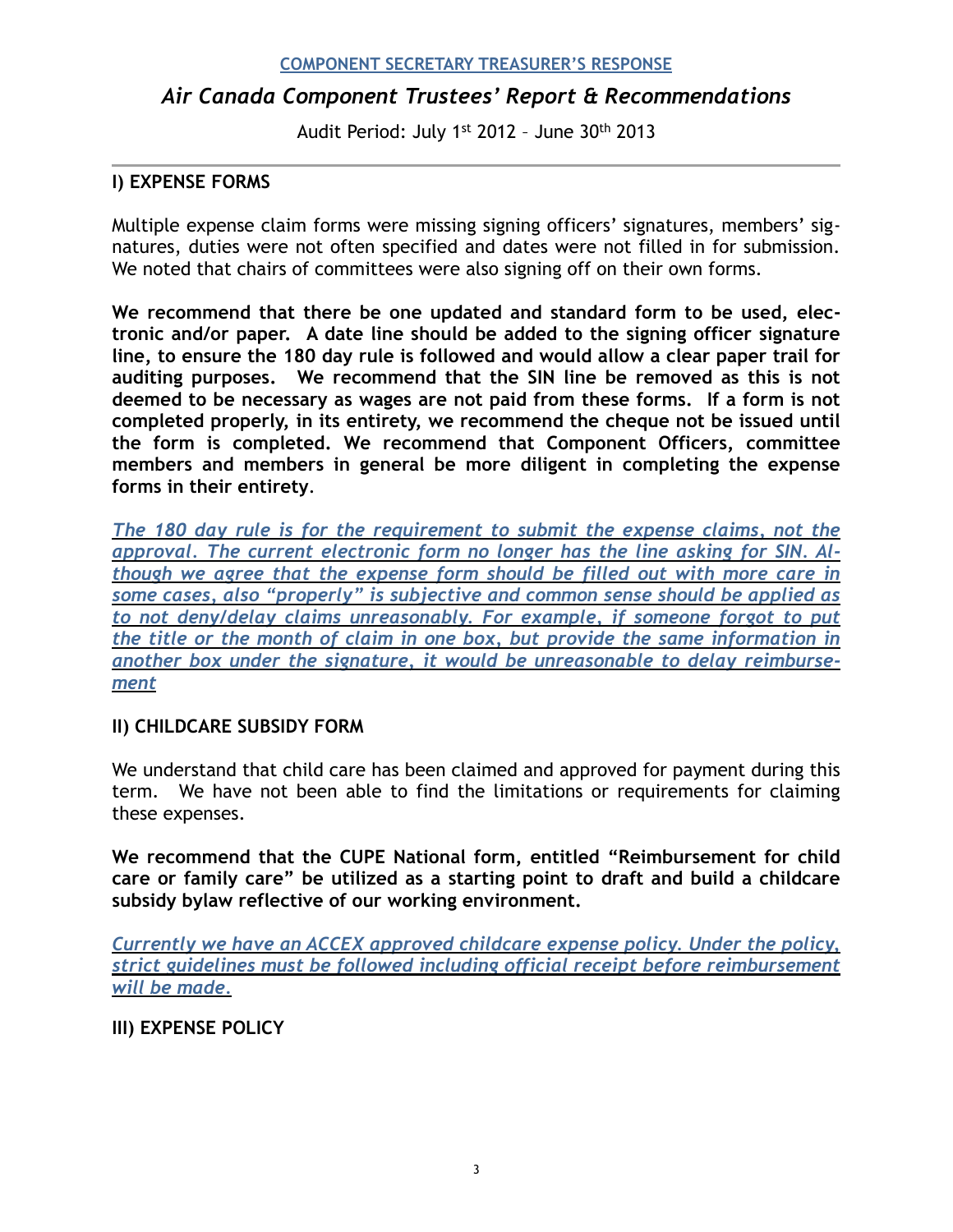# *Air Canada Component Trustees' Report & Recommendations*

<span id="page-3-0"></span>Audit Period: July 1st 2012 – June 30th 2013

During this fiscal period we are auditing, there was no expense policy in place. This is necessary to have in order to validate claims made; examples being: childcare, car rental, gas, taxi, cell phones, long distance and internet.

**Our recommendation would be that an expense policy be made and discussed at ACCEX, and that the policy be enforced through periodic verification. Note: It is our understanding that an expense policy now exists as of the Fall of 2014.** 

*As noted, there is an ACCEX approved Component Expense Policy in place currently.*

#### **IV) 180 DAY RULE**

We were presented w[i](#page-15-0)th multiple examples of this Bylaw (Article  $7.4$ )<sup>*i*</sup> being violated.

**We recommend that in the future, when an expense form is submitted for payment after the 180 days it is returned to the member with a note stating "As per the bylaw any expenses submitted more than 180 days after being incurred will not be considered for payment by the ACC."** 

*There are extenuating circumstances that expense might be submitted past the deadline. The claim can then be requested to be taken to ACCEX for appeal and ACCEX will decide if the amount was paid out via a motion at the end.* 

#### **V) EXPENSE BREAKDOWN**

**We recommend that the budget and actual reflect costs by committees and not just in general, i.e.: Accommodation, Salary, Time Loss etc. This would allow a smoother transition for Trustees as well as Component Secretary-Treasurer in doing budgets and Committee reviews.** 

*Noted. The current practice is sufficient and conforming to the CUPE standards. Budget should be composed considering many factors, historical working documents can be obtained through staff at Belfield office to assist the Secretary-Treasurer.* 

## **VI) CAR RENTALS**

<span id="page-3-1"></span>During this term we have found that there were multiple car rentals that were not pre-approvedas per Article 7.2c  $\text{ii}$  $\text{ii}$  $\text{ii}$ . We also noted members were reimbursed for gas, mileage and rental.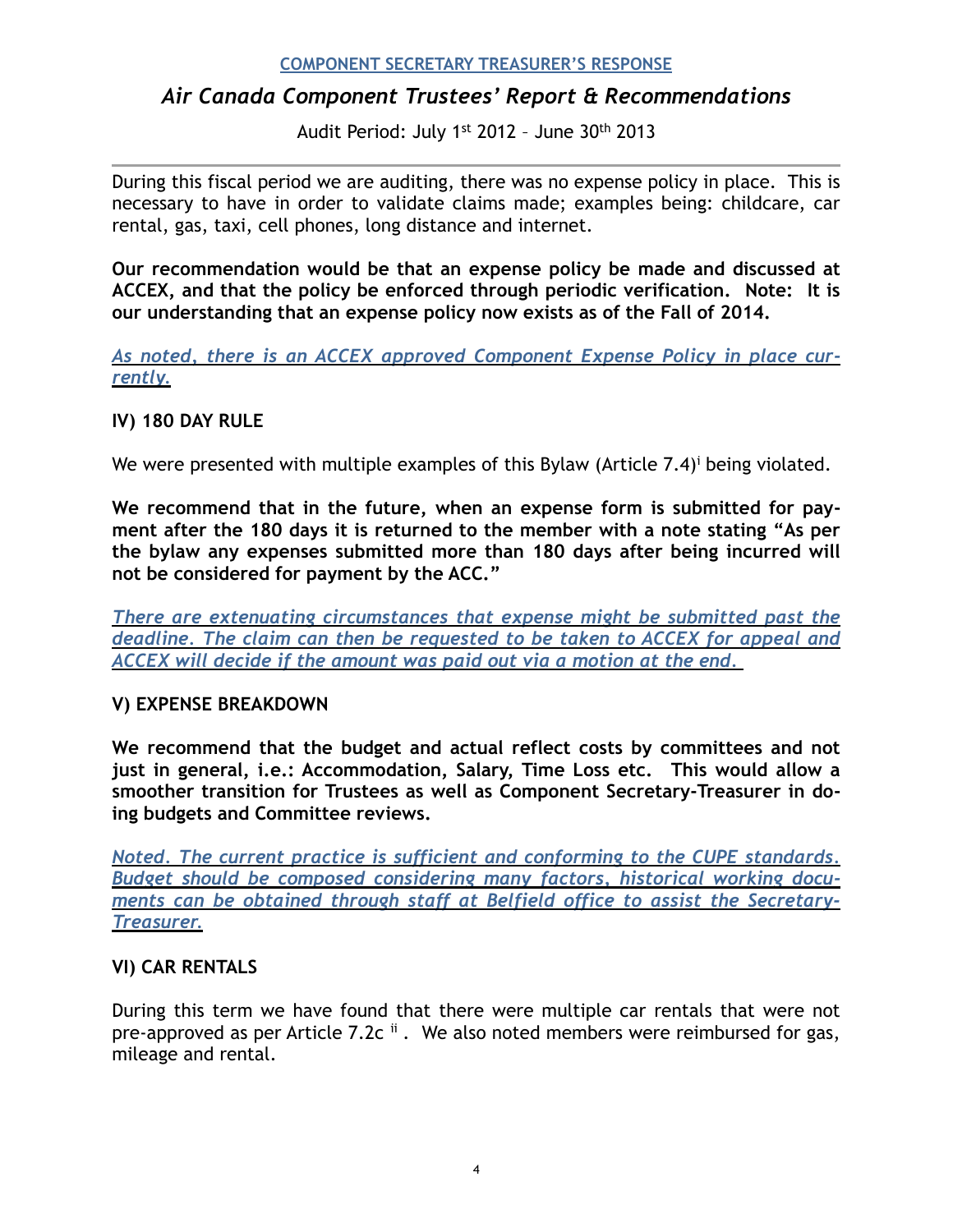# *Air Canada Component Trustees' Report & Recommendations*

<span id="page-4-0"></span>Audit Period: July 1st 2012 – June 30th 2013

We recommend that Article 7.2c iii be adhered to and standard language be made **with regards to what mileage is, i.e.: gas, wear and tear, insurance etc.** 

*Cases that were brought to my attention were all approved. However, I agree that it would be easier for audit purpose to document on black and white format (e.g. e-mail) attached to the claim. The cases where car rental was approved occurred when it's cheaper to do so than taking taxi for out of base travel work or avoid hotel room charge.*

## **VII) PASS TRAVEL FOR UNION WORK**

We noted during this term that there were isolated times when a C1 pass was used.

**We recommend that a policy be formulated on pass travel when it involves union work.** 

*Members (with exception of ACCEX) traveling for union business can only use personal pass in order to attend important meetings and duties, and sometimes it is almost impossible to get on the flights due to very high passenger load. Currently, there is less of a financial concern of using C1 pass as current contract contains the provision of zero administration fee for all personal travel including CQ pass.*

## **B) FINANCES**

#### **I) HOTEL INVOICES**

**For auditing purposes, we require clarity and would like to see that when an invoice is submitted and paid for a hotel, it is shown what committee and who the member(s) were that stayed in the hotel. We also recommend that where possible, direct billing be used so that member(s) are not out of pocket for an extended period of time.** 

*Hotel invoices usually including the name of the guest staying at the hotel. Expense claim form includes the spot to fill out the union position/committee. Unfortunately, direct billing is not always possible as hotels may not accept that arrangement and prefer bills to be settled at the time of stay.* 

## **II) LEGAL COSTS**

Legal costs have gone up considerably.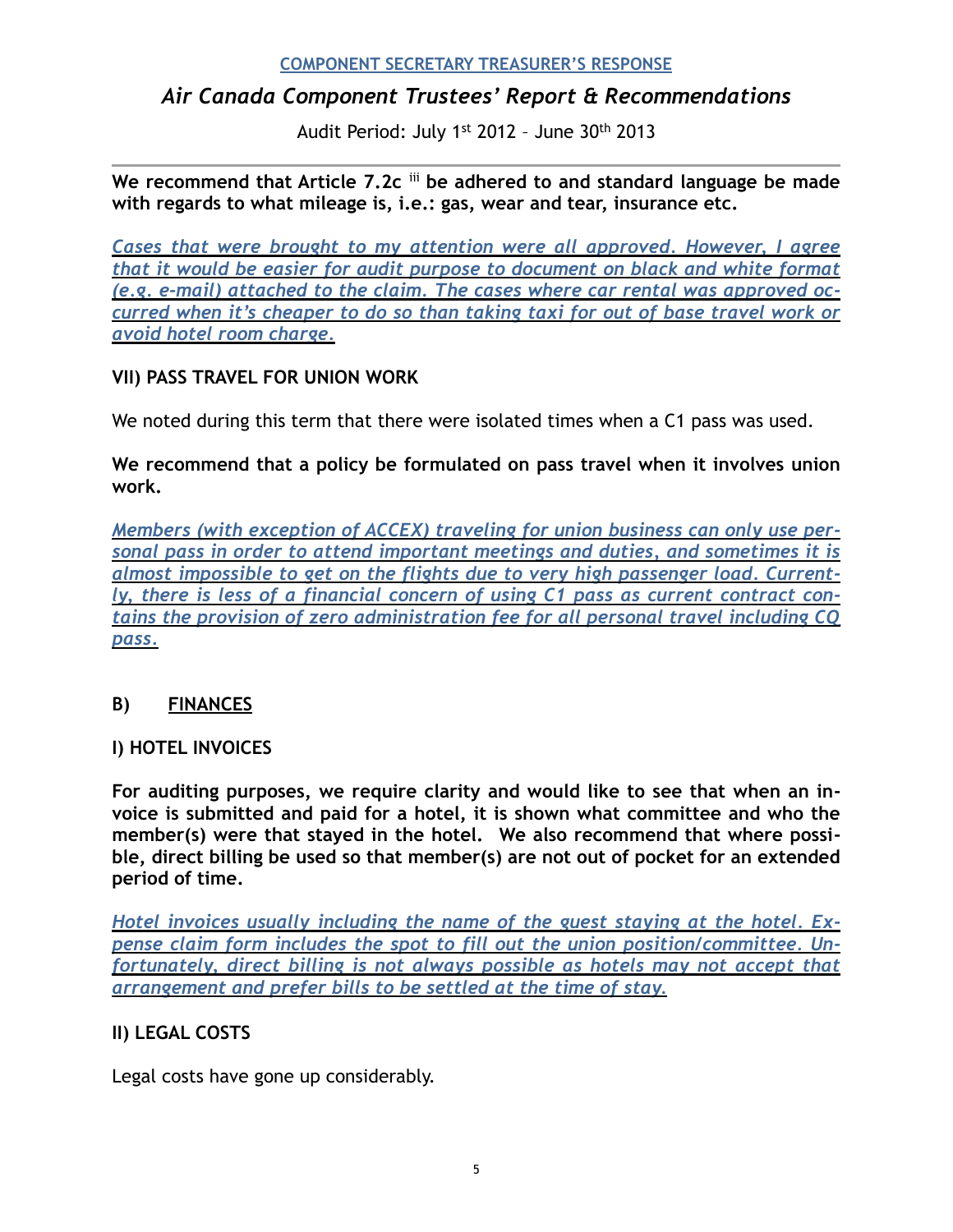# *Air Canada Component Trustees' Report & Recommendations*

Audit Period: July 1st 2012 – June 30th 2013

**We recommend that the Component look at utilizing the legal services already provided by CUPE National out of our dues. We also recommend that Component should have the CUPE Legal Department sit with them to assist in helping decide what types of legal services, including National Reps, would be best suited to accommodate the Component's needs. Cost sharing should also be explored, as again, our dues assist in funding CUPE lawyers that are there for the benefit of all members.**

*The Legal costs have gone up as our in-house lawyer has moved on and works for a private law firm. The Union works with CUPE National closely and constantly working with CUPE lawyers for many cases. And cost sharing is explored when appropriate.*

## **III) ASSET LIST**

The asset list for Component has not been updated to a functional format, nor updated in general. This is something that lists assets that have a cost value that is also insured and needs to reflect real time asset control. An updated asset list would save a lot of work when it comes time to audit as this is something the Trustees must verify.

**We recommend that the list be updated monthly and maintained in a user friendly format.** 

*The Component will pay closer attention in maintaining an updated asset list. It is constantly updated when items are added or removed.*

#### **IV) CHEQUES - SIGNING**

Stamps were used for both signing officers on the same cheque in certain situations, for pay claims as well as government payments.

**We recommend that cheques be signed by authorized signing officers at all times.** 

*Noted and currently the Component does not allow the use of stamp signatures for cheques signing purposes.*

## **V) CHEQUES - SECURITY**

**We were made aware the blank unused cheques are left in an open office, we recommend that all unused cheques, if not already, be locked up at all times**.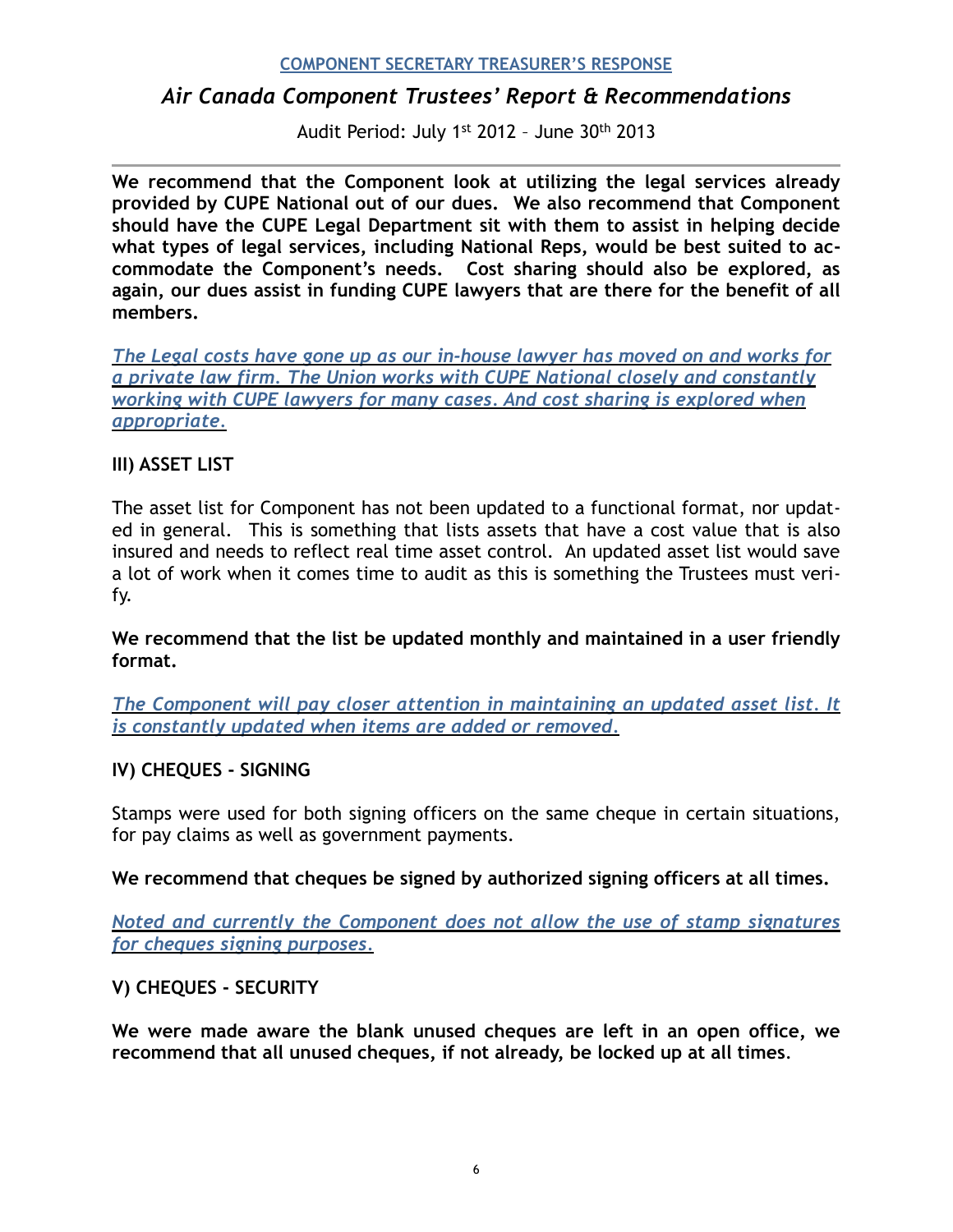# *Air Canada Component Trustees' Report & Recommendations*

Audit Period: July 1st 2012 – June 30th 2013

*The cheques were at all time placed in the chief accounting staff's office and she processes and issues cheques on frequently, almost on a daily basis.* 

## **VI) BANK ACCOUNT - FRAUD**

It was noted that we kept the cheques and account that had fraud on it open. It was noted that the account was changed to a payroll account.

**Since that account had fraud, we recommend that the account be closed and a new account be opened. We recommend that a policy be put in place for all future accounts that have any form of fraud detected.** 

*The trustees did not raise this concern during the investigative process and seem to be missing some details in their report. The "fraud" mentioned was due to some issued cheques being stolen after they were sent to Canada post mail drop. The bank has stopped payments on all cheques related to this account. Instead, this account has been turned into a direct-deposit only payroll account. The left over cheques are only used for internal paper record purpose only with no signatures.*

## **VII) UNION DUES**

We are not able to verify that the union dues are being collected as per the Component Bylaws and CUPE Constitution as the company does not supply us with gross earnings per member. This is of concern as we see multiple members being charged dues multiple times within a one month period with no explanation. We also noted that there is no breakdown of dues collection by base causing the Component Secretary-Treasurer to have to manually process dues reporting to the locals. It was also noted that we are paying an administration fee that is potentially avoidable through the current Collective Agreement.

**We recommend that the Component follow up with Article 20.03.06 of the 2011-2015 Collective Agreement with regards to the removal of the administration fee on union dues. We recommend that at the time of discussion on Article 20.03.06, a discussion be had with company to assist in dues check off and verification. We recommend that the Secretary-Treasurer, in order to follow Article 8.4.1<sup>[iv](#page-16-1)</sup>, review the list supplied by the company and build a list by base so that local funding is applied accordingly. This needs to be accurately reported for compliance with said Bylaw.** 

<span id="page-6-0"></span>*Regarding 8.4.1 OF BYLAWS, I have started to provide each Local of their membership number since late 2015 based on the base strength report and cross checked and adjusted based on the dues report received from the company. I be-*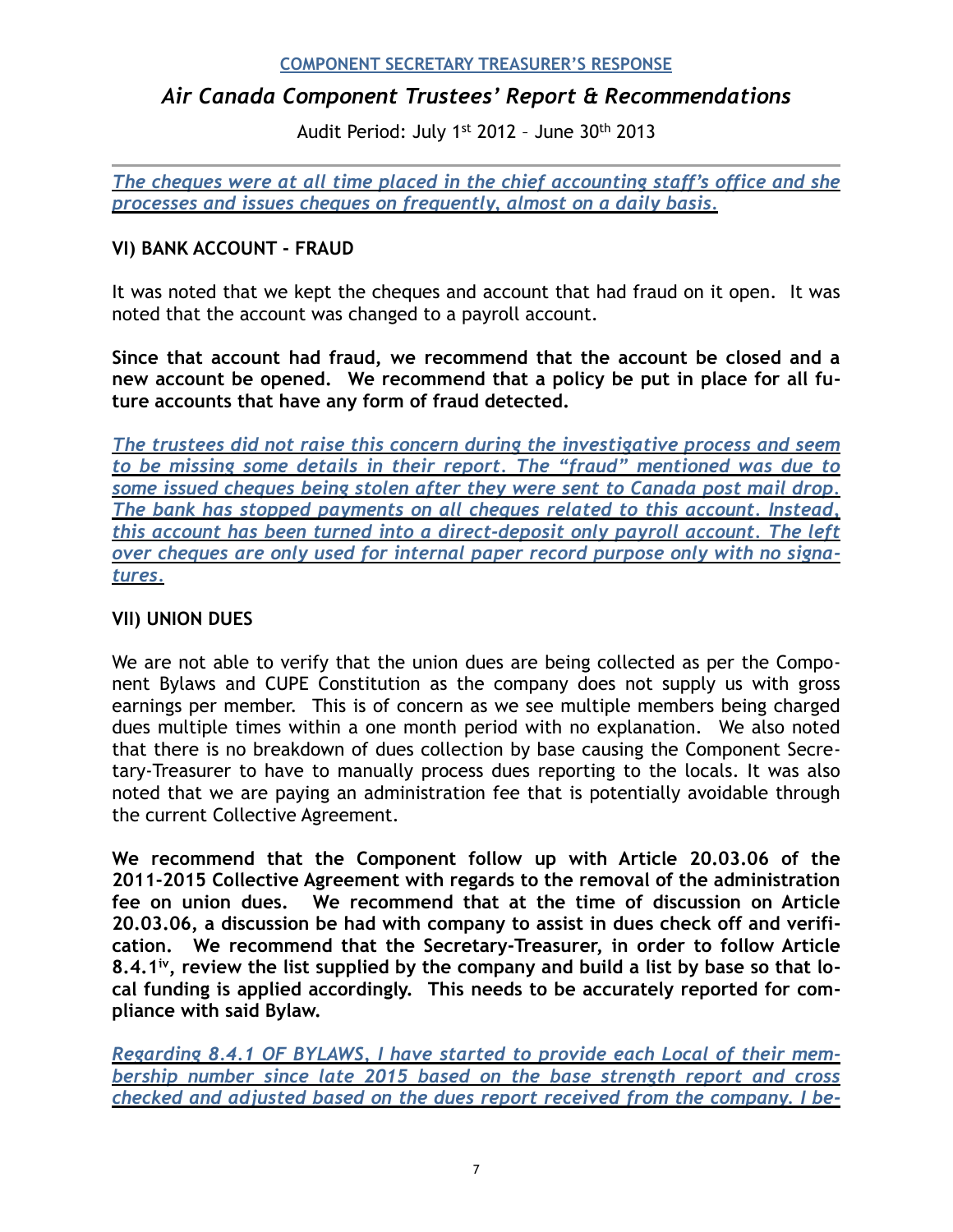# *Air Canada Component Trustees' Report & Recommendations*

Audit Period: July 1st 2012 – June 30th 2013

*lieve the best effort has been made to ensure the accuracy of the number. There was some research done on article 20.03.06 during the last term including inquiring previous Component officer of this long standing practice; however no gainful evidence was received.* 

### **VIII) LEASE AGREEMENTS**

We have historically had a lease agreement with CUPE National, however during this term it was month-to-month. Our concern is that we may not be getting fair market value or a long term commitment on prime union office space. As of today, we have a lease in effect with Sunwing, Air Transat, WIP and EAP.

**We recommend that lease talks commence with CUPE National to secure a long term agreement so that the budget and planning can be accurate.** 

*The month to month lease is working fine giving both parties flexibility. We believe it is in the Union's best interest to remain the current arrangement unless there is further changes to the space allocation.*

## **IX) FINANCIAL OFFICERS WORKSHOP TRAINING FOR COMPONENT SECRETARY-TREA-SURER**

During this audit period we had two Secretary-Treasurers, one that took the training and one that did not.

**We recommend that any member that wishes to run for the position of Component Secretary-Treasurer should complete the Financial Officers workshop training prior to being nominated as a candidate for the position. This should be reviewed and amended in the Component Bylaws.** 

*This is out of the Trustees' mandate. Also, CUPE National deems such requirement would be unconstitutional.*

#### **X) AIR CANADA SHARES - BMO**

In 2010, all unions representing members at Air Canada were issued shares; the Air Canada Component of CUPE received 3,420,000 shares worth an approximate current market value of \$27 million. The Component pays an administration fee. The agreement for the shares is that if and when sold the funds will go to the pension plan that has the highest deficit.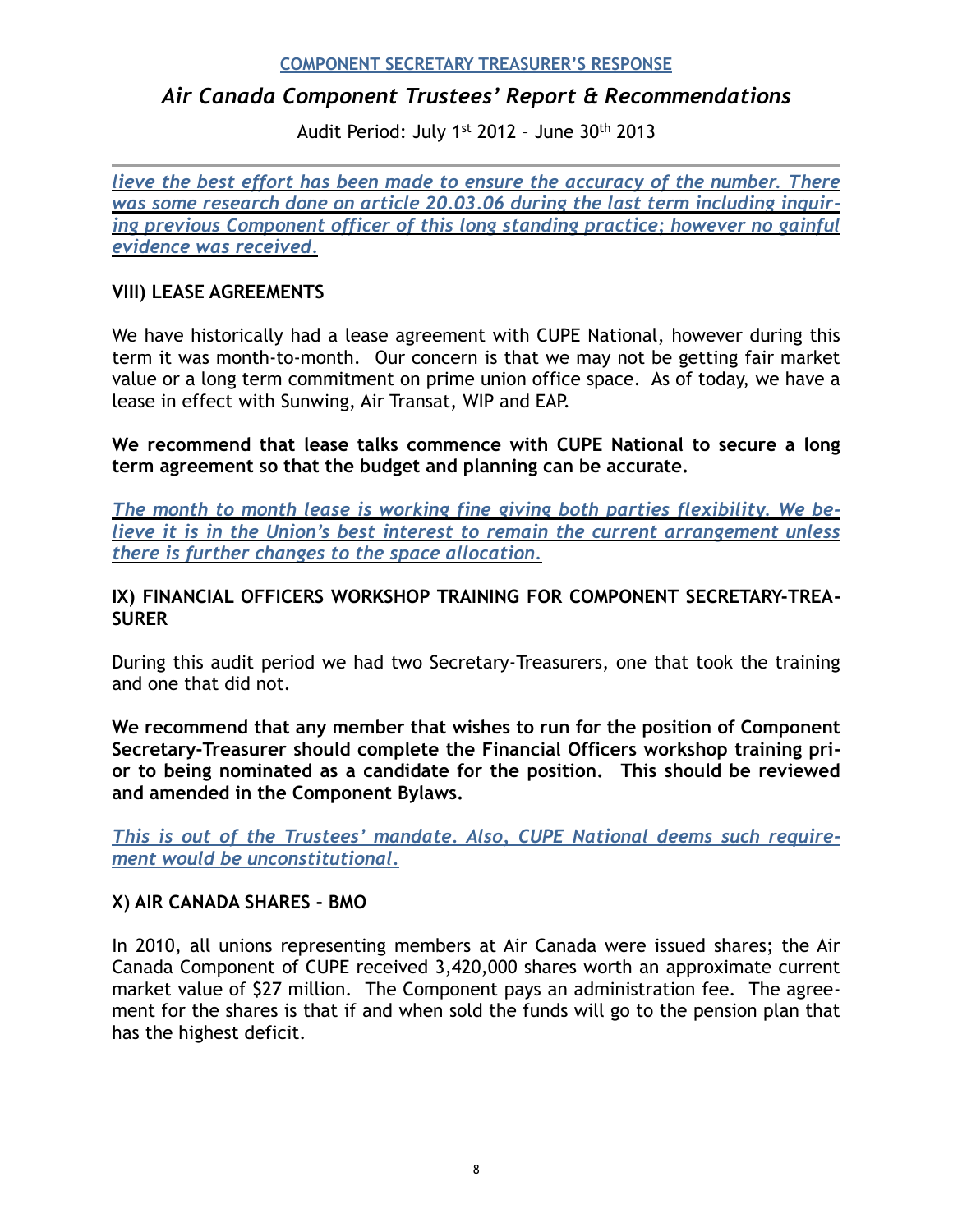# *Air Canada Component Trustees' Report & Recommendations*

Audit Period: July 1st 2012 – June 30th 2013

**We recommend that the Component Secretary-Treasurer supply information to the membership with regards to the current value, administration fees and any other valued information on a quarterly basis.** 

*As part of the pension concessions the Unions took during the 2009 Negotiation, some shares were negotiated and obtained by each union group, and any transaction of those shares must be put back into the pension plan of which has the highest deficit as per the agreement. A detailed bulletin was sent out at the time to explain. Recently the Component President also reported on the status of the share trust in his report.*

## **XI) TOP UP PAY COMPONENT SECRETARY-TREASURER**

On April 27, 2012, there was a letter from the Component Secretary-Treasurer with regards to the wages he was receiving credit for from Air Canada. The union believed that they were an entitlement as he was in Bargaining. The company disagreed and replied they would not pay.

**We recommend that prior to any bargaining, cost allocation is set out between the union and the employer.** 

*The issue at hand was actually about some verification of work done on new collective agreement language, not bargaining. The Component Secretary-Treasurer was seeking credit from Compoany for the work done afterwards. However, I agree that it is important to obtain such agreement prior to such work project.* 

#### **XII) BAD DEBTS**

During this term we came across a few bad debts that we were not able to settle. This was between both Component and Locals, as well as between Component and members.

**We recommend that once recognized, these bad debts need to go through the motion procedure at ACCEX. We also feel that a bad debt, once recognized should be accounted for as a bad debt and not be carried from one term to the next.** 

*Outstanding amount owed to Componet varies in a nature and can take a considerable amount of time to collect.*

#### **XIII) COPE CONTRACT**

The COPE Contract covers specific members that work in the Belfield office. We had one of the staff covered under this agreement take time off and we needed to re-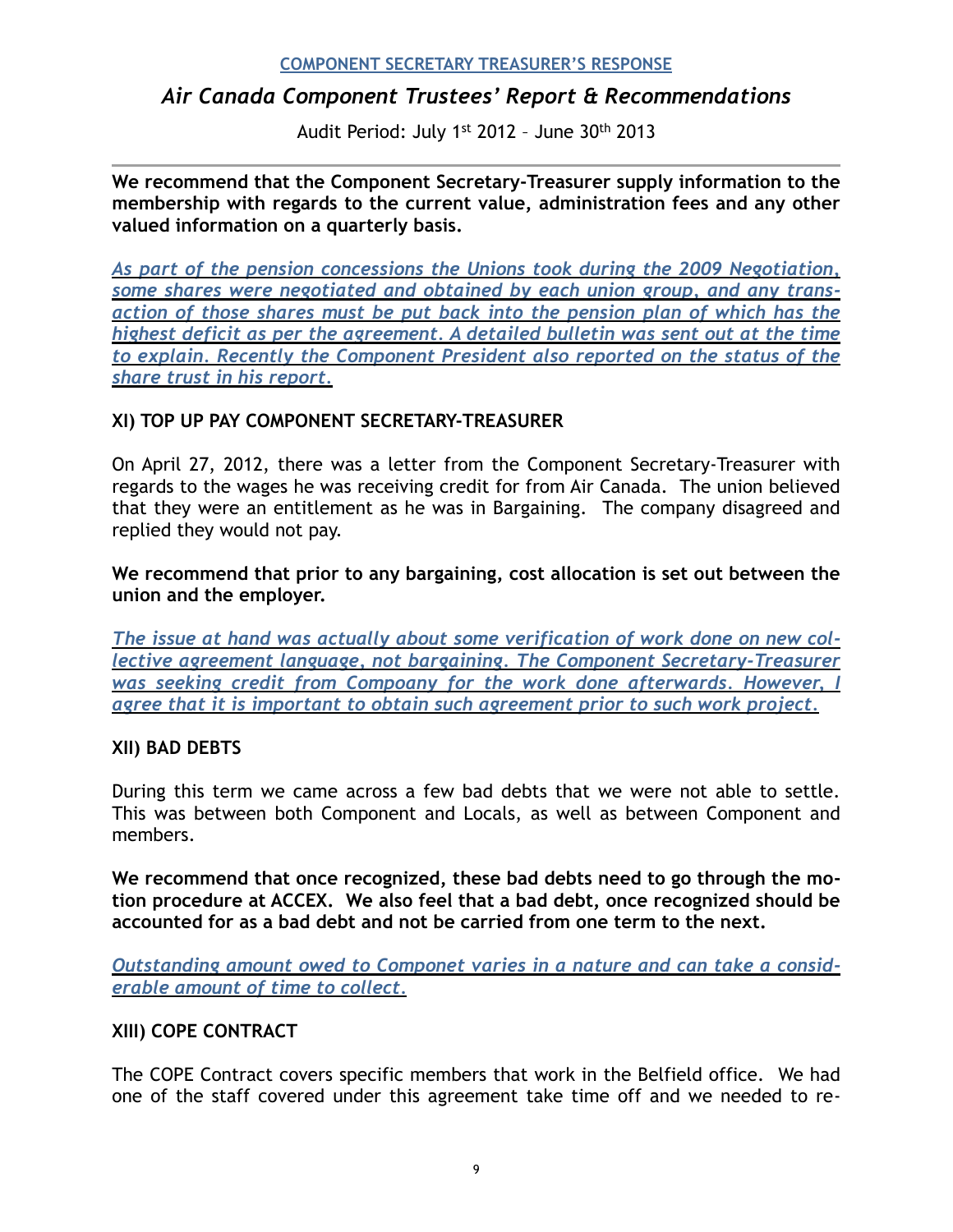# *Air Canada Component Trustees' Report & Recommendations*

Audit Period: July 1st 2012 – June 30th 2013

place her with another staff member. The staff that was brought in was from a temp agency and we were concerned that we would have had a grievance for not having covered the position from within the bargaining unit.

**We recommend that the Component Secretary-Treasurer seek a clear understanding of what our responsibilities would be, financially, if one of these COPE members were to leave their employ and we were required to hire or offer relocation within the bargaining unit as per the current Collective Agreement with COPE.** 

*Consent was obtained from COPE prior to hiring the temporary staff.* 

## **XIV) EAP**

EAP is the Employee Assistance Program. They have their own set of finances and operate separately from Air Canada Component of CUPE on a financial level. One of the EAP representatives had a flight release listed under "Arbitrations" on the Component balance sheet and the reason given was that there is no budget line for EAP. We understand there is no line for EAP because EAP has its own financials and is funded separate from union dues collected.

**We recommend that EAP and Component finances remain separate, and work performed is billed accurately and reported, in which case it should be clearly labeled on the expense form and under committee expenses. EAP was not audited by the Component Trustees for this term. We recommend that if there is not an auditing process in place that one is put in place.** 

*An EAP Committee budget line has been created for 2015 fiscal year for flight re*lease purpose only. EAP internal budget has been separated out under the *Trustees' recommendation in previous year as EAP receives their revenue outside of Component. As a result, the Component audit does not apply to EAP money that does not come out from Component budget.* 

## **XV) COMMITTEE BUDGET REVIEW**

The following committees went over budget by 20% or more: Central Site 64%, Component Officers 121%, Education and Conference 91% and Health and Safety 70%.

The following committees used 35% or less of their budget: Campaigns 10%, Reserve 18%, Uniform 35%, UMHQ 27% and Women's 10%.

The following committees had no allocation in the budget: Communication (\$18,341.00 spent), Legal Opinion (\$151,597.00) and Negotiations/Bargaining (\$34,889.00).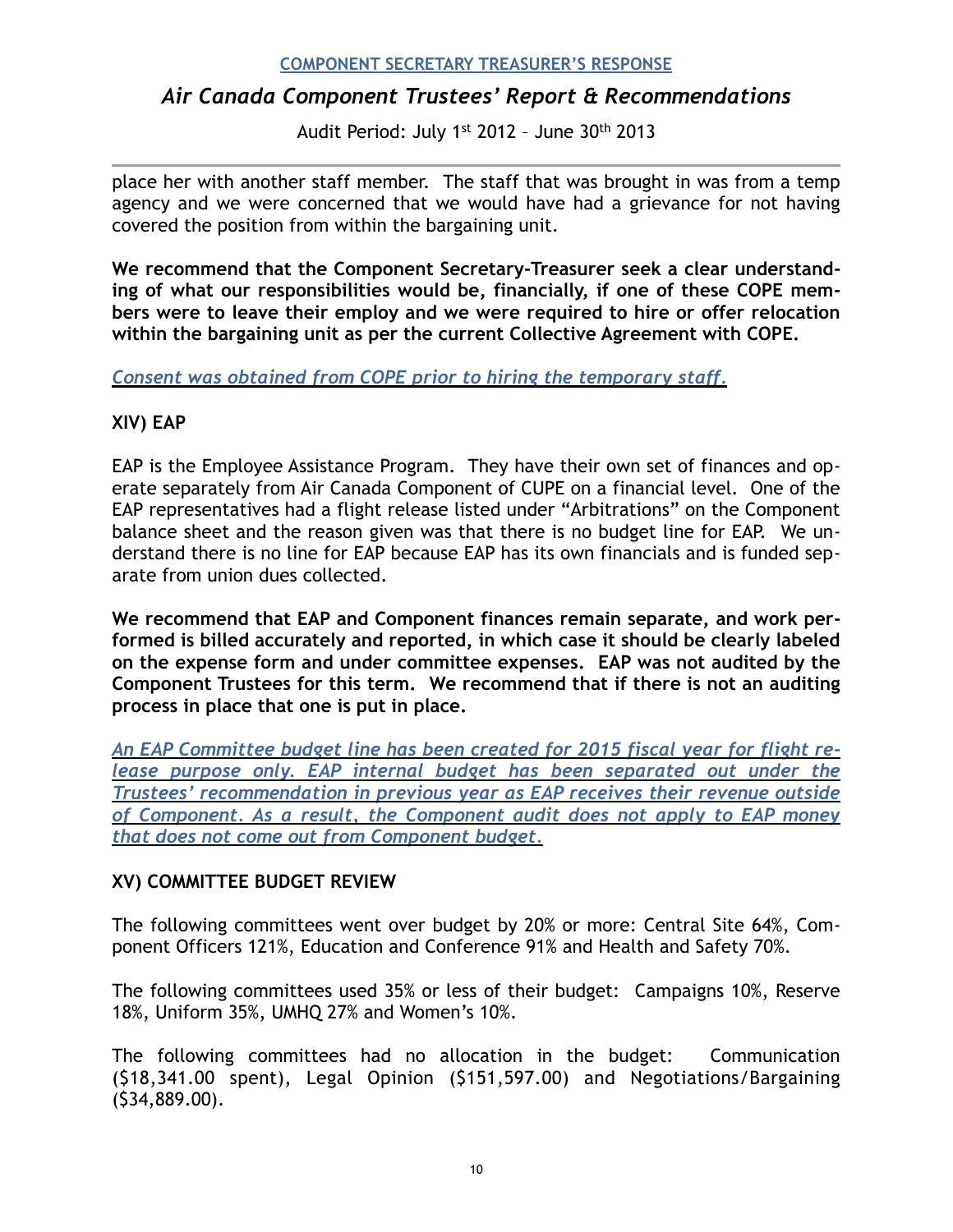# *Air Canada Component Trustees' Report & Recommendations*

Audit Period: July 1st 2012 – June 30th 2013

The following committees had a budget allocation, but did not use any monies: Mobilization Committee (\$10,000.00), Crew Rest (\$500.00), Legal Indemnification (\$125,000.00) and Negotiations – Pension and LCC (\$100,000.00).

Overall, the committee expenses budget was over by 14% or \$250,377.00. The planned budget was \$1,687,054.00, the component spent \$1,937,431.00 for the 2012- 13 budget year.

**Looking over the budget, we recommend that committees that are not spending their budget should have the budget reduced to accommodate those that require a larger budget for their day-to-day functions. A review should be done with the Component Secretary-Treasurer to determine the reasons that budgets go over, as well as those that are not used. We noted the committees that went over budget were committees that were required and utilized daily to defend the Collective Agreement.** 

*Each Committee budget line was thoroughly discussed and revised if necessary before it was approved by ACCEX. However, unexpected circumstances could happen. H&S had a very challenging year, absorbing costs associated with very expensive arbitrations. The change of administration saw the creation of new Communication Committee midway through the fiscal year. Also, an All-Locals/ Component Officers training was organized in early 2013 that pushed the education over budget. It is extremely common that over the fiscal year, the budget is reviews and flexibility is allowed to use funding from some under-budgeted committees to support the function of other committees that had to take on unexpected yet necessary expenses.*

## **C) INSURANCE**

## **I) INSURANCE**

The insurance policy covers our assets at 90% of \$150,000 and we feel it would be prudent to have the amount increased as our assets are higher than this amount and would cost more to replace than the value listed.

**We recommend a limit of \$500,000.00, yet having an updated asset list would assist in an accurate amount for coverage and insurance placement. We recommend that a verification and confirmation be made that all assets off site are insured and covered.** 

*Off site asset insurance is very costly and is deemed not cost effective to purchase such insurance.*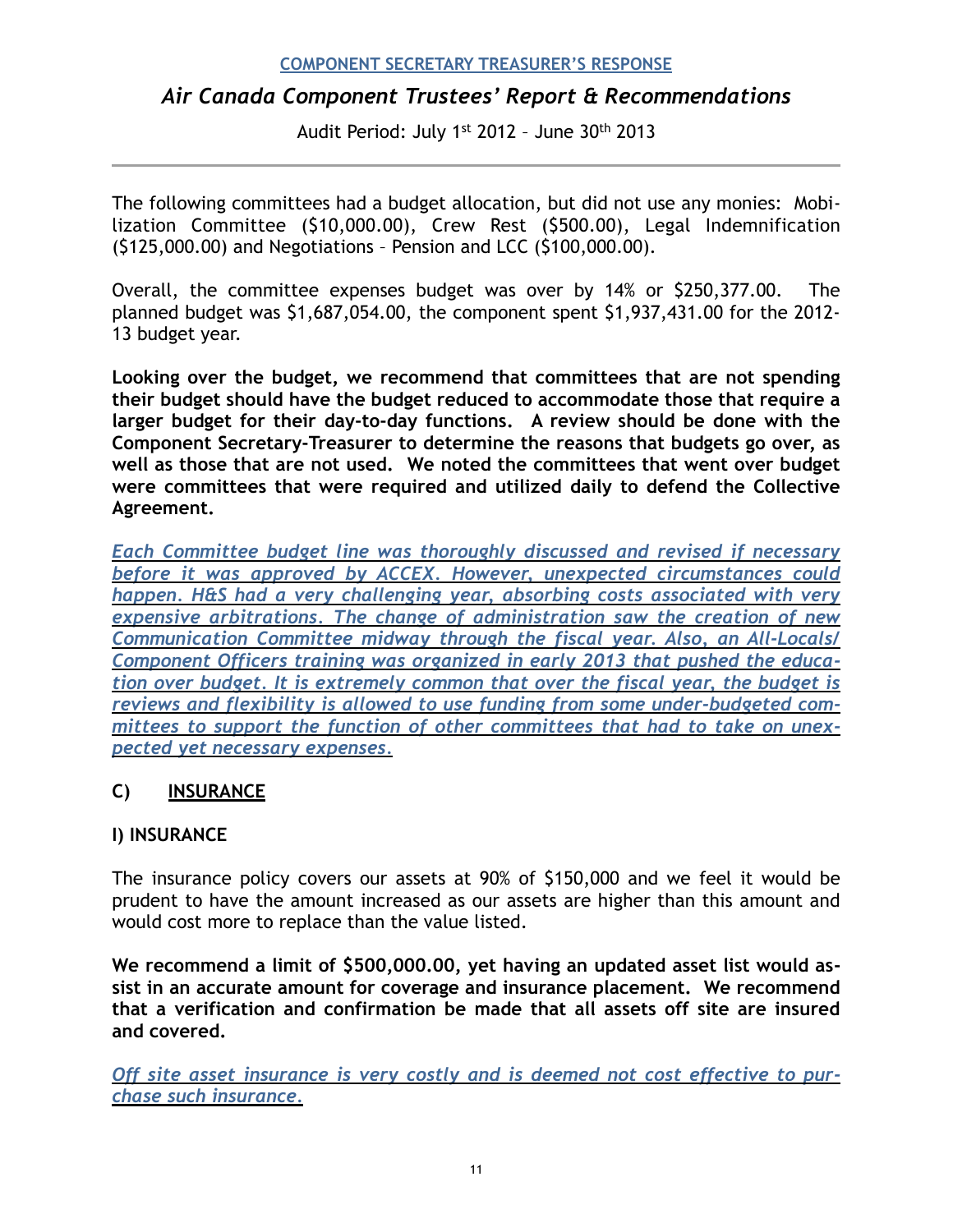# *Air Canada Component Trustees' Report & Recommendations*

Audit Period: July 1st 2012 – June 30th 2013

#### **II) INDEMNIFICATION INSURANCE**

Indemnification insurance is in force and covers up to \$1,000,000.00.

**We recommend that a review be made to confirm whether the amount should be increased due to our size and required coverage.** 

*I will include this item for ACCEX to discuss for the next Component Budget discussion.*

## **KATHERINE THOMPSON PAY DISPUTE 2007-2009**

<span id="page-11-4"></span><span id="page-11-3"></span><span id="page-11-2"></span><span id="page-11-1"></span><span id="page-11-0"></span>In 2007-2009, the Component Secretary-Treasurer, Katherine Thompson, believed that she was entitled to a pay top up, the Component President, Lesley Swann, disagreed with the Component Secretary-Treasurers' interpretation of the Bylaws. In 2009, Katherine Thompson became the Component President and requested an interpretation of the Component Bylaws from the CUPE National President, Paul Moist. The CUPE National President provided his interpretation of the Component Bylaws in April 2009<sup>[v](#page-16-2)</sup>. Based on his interpretation, and the Component President's view of that interpretation, Ms. Thompson received 15 cheques, signed by herself and the Component Secretary-Treasurer, for approximately \$20,000.00. The trustees whom audited the 2008-09 fiscal year had recommended that any payment that was made and contrary to the Bylaws, should be repaid to the Component. In June 2012, the Component President, Jeff Taylor, sent a letter to the National President requesting clarification of his interpretation of Article 7.3S of the Air Canada Component Bylaws.<sup>[vi](#page-16-3)</sup> There were two main questions, "Was it your intent to apply this decision retroactively or was it intended only for the go forward?" second question was, "In your opinion, do we have a right to recoup the said funds that Katherine Thompson paid to herself?" In June 2012, CUPE National President stated "my ruling became effective on that date and was not to be applied retroactively." There was no further comment with regards to recouping the funds paid. There was an update<sup>[viii](#page-16-5)</sup>, from the CUPE Component Staff Rep in July 2012 that the Component will be sending a letter to Ms. Thompson to give her the opportunity to reply on the matter and to ask her to return the funds. It was also stated "The next step, should no response be received will be to call the police and make a report for the insurance company." On August 29, 2012, the Component President, Jeff Taylor, stated that the individual was sent a letter via email and registered mail, to attempt to mitigate the pay dispute found by the trustees, there was no response, a process server also tried to deliver the letter but it was not accepted by Ms. Thompson at her house. The Component President stated in August 2012, "The union has a fiduciary responsibility to recoup the funds and we are now seekinga legal opinion on the next steps from CUPE National." In April 2013, after a review and opinion submitted by the insurance claim adjuster, the newly elected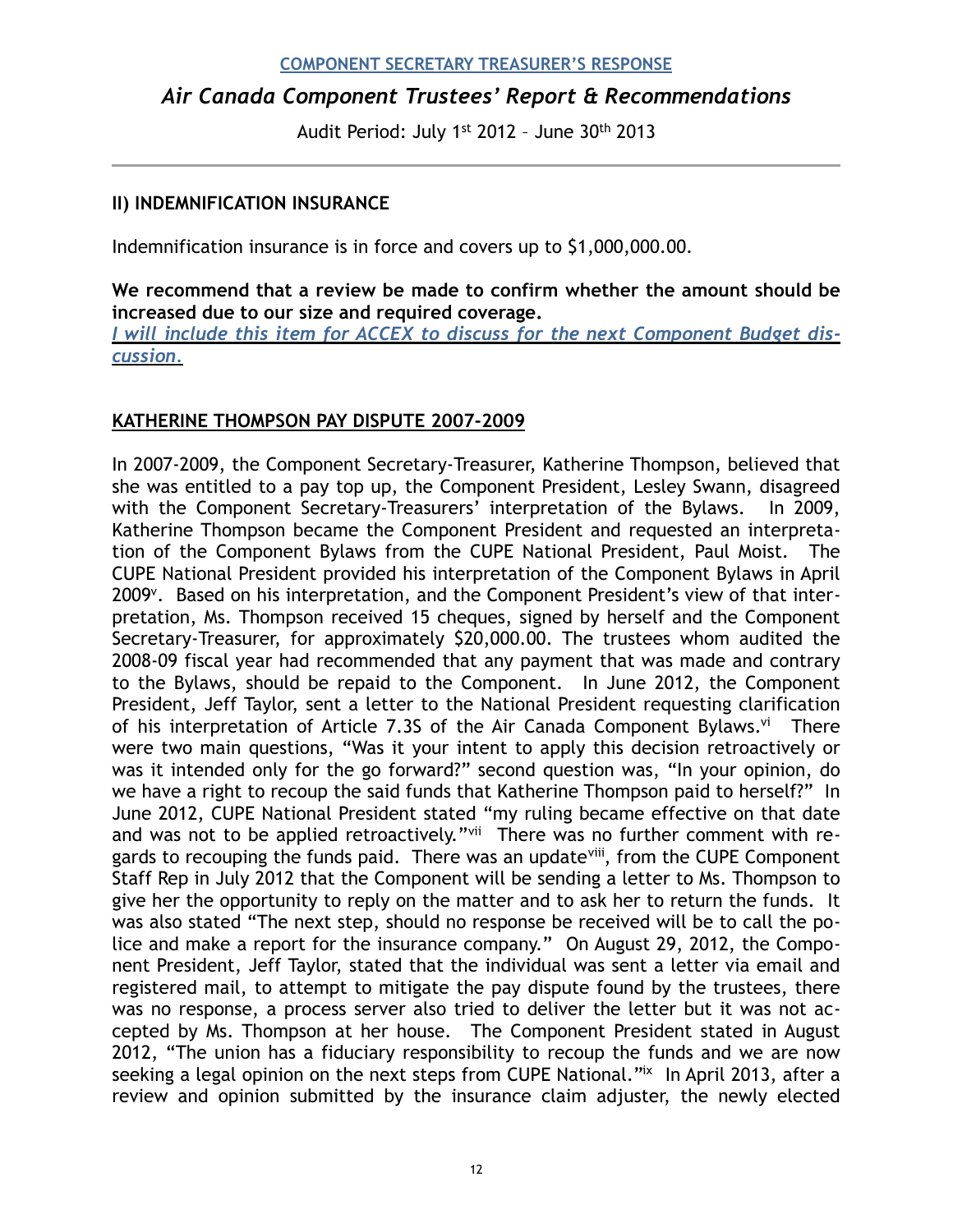# *Air Canada Component Trustees' Report & Recommendations*

<span id="page-12-1"></span><span id="page-12-0"></span>Audit Period: July 1st 2012 – June 30th 2013

members of ACCEX found the disputant, not liable for the monies the previous Component felt was owed. [x](#page-16-7)

**We recommend that Component ensures that when signing a cheque for payment of funds, the signing officer is not signing their own cheque. We also recommend that the Component Bylaw (Article 7.4 [\)](#page-16-8) be adhered to when any funds are over [xi](#page-16-8) \$500.00. In the above, a motion should have been made.** 

*I am very puzzled why such a lengthy report on this incident which was already reported by Trustees back in 2011-2012) The recommendation made about the signature had also been made already by the Trustees in their report. This is clearly outside of the mandate for this audit. Also for the record, Top up is not a grant or contribution and has never been subject to article 7.4 in the bylaws.* 

*As mentioned, ACCEX during the fiscal year, based on recommendation of the insurance investigator report, motioned to close this file and included a very detailed bulletin published shortly after to the membership. Attached at the end of this report is the bulletin that had been provided to the Trustees during the audit process.* 

*Further the ACCEX and CUPE National have serious concerns that individual names are being used in their report and had provided such feedback to the Trustees prior to issuing this response.* 

## **LAWSUIT BETWEEN KATHERINE THOMPSON AND LESLEY SWANN**

<span id="page-12-2"></span>This lawsuit was initiated in 2008. The lawsuit was regarding Ms. Thompson accusing Component President Swann of violating her privacy by reading her emails. On May 23, 2013, the union reported "This case has been settled and is now behind us, and in the end it cost our union around \$200,000.00."<sup>[xii](#page-16-9)</sup> During this audit, we were to review all finances and one of the files we reviewed dealt with the legal fees and proceedings of this case. One of our primary findings was that we spent "approximately  $$9,800.00, $1,700.00$  and a third legal opinion of  $$29,704.41"$  in legal fees[.](#page-16-10)  $x^{111}$  These fees were all sought after discussions at ACCEX and properly voted on. In the end the full process cost our union approximately \$200,000.00. With the confidentiality agreement that was agreed to by a previous administration, it made it impossible for both incoming Component administration as well as the Component Trustees to get full disclosure and accurate numbers for review.

<span id="page-12-3"></span>**We recommend that any future disputes or settlements be open so that they can be properly finalized and audited without a confidentiality agreement. We recommend that in the future if any monies coming from dues are used to payout a settlement that the members be made aware. A file number with a legal opinion should be filed for ease of review and further reference.**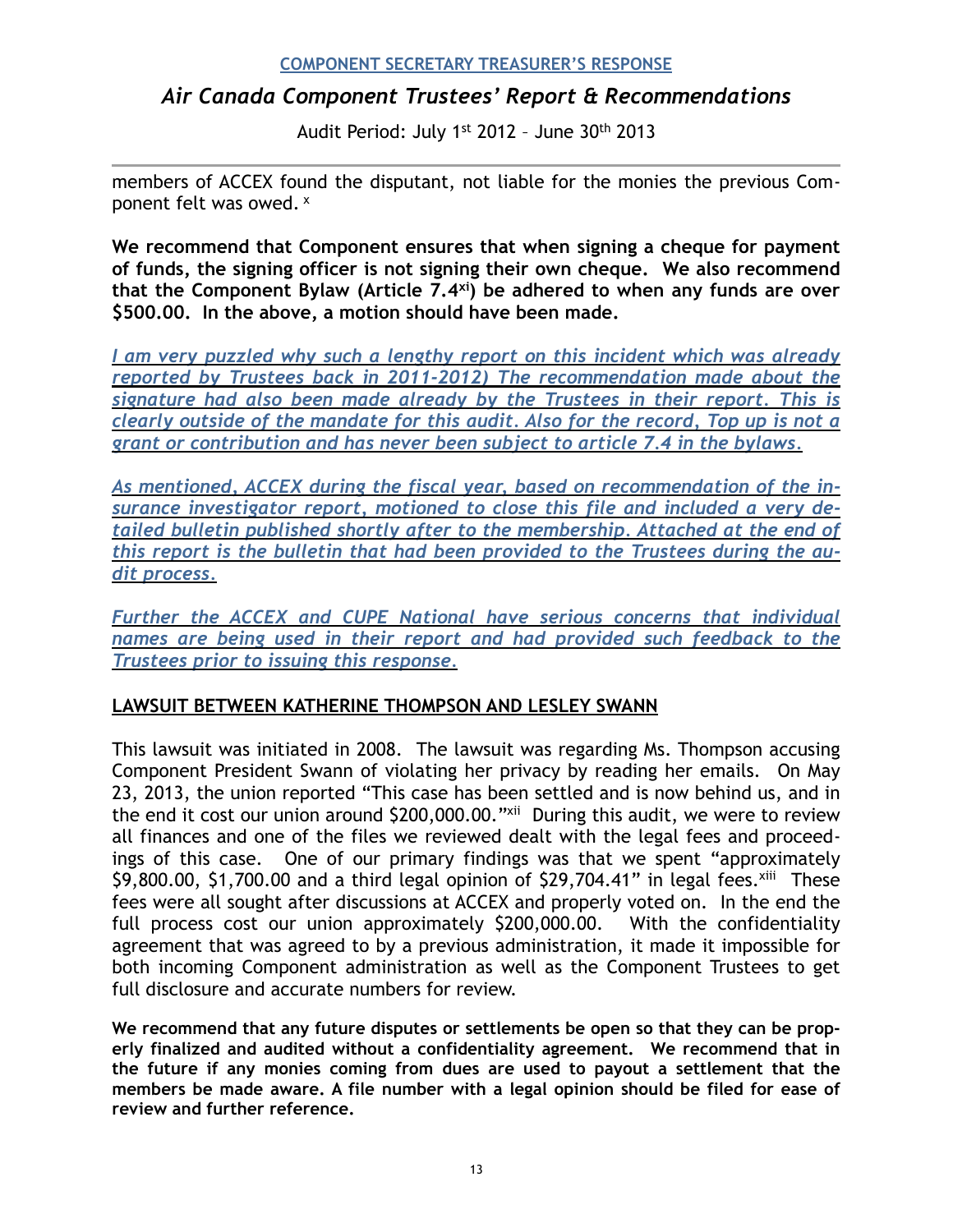# *Air Canada Component Trustees' Report & Recommendations*

Audit Period: July 1st 2012 – June 30th 2013

*Confidentiality agreement is standard when dealing with lawsuit settlement . Once again, ACCEX and CUPE National have serious concerns that individual names are being used in their report and feedback had been provided to Trustees prior to the publication of this report.* 

#### **FINAL COMMENTS**

We commenced this audit for the fiscal year 2012-13 in April 2015. It has now been a year; this has been a lengthy process to complete this audit. The primary reason for the delay in this audit was due to bargaining. Other factors included lack of continuity in having a Component Secretary-Treasurer who was not involved in this fiscal year of the audit, who needed to take time to research, and difficulties in obtaining answers and clarification in a timely fashion.

To conclude this report, we would like to thank the Component Officers, CUPE National Representatives and all of the staff at 25 Belfield in assisting us with this audit. We would like to offer a special thanks to Helen Gibb-Gavel, National Staff Rep for her assistance and insight.

We hope every member will take the time to read this report. We are all available to answer any of your questions or concerns.

We can be contacted by email at [trustees@accomponent.ca.](mailto:trustees@accomponent.ca)

Regards,

Mau 0

Helen Bond **Marc Roumy** Wesley Lesosky Marc Roumy

Component Trustees

Dated: April 25, 2016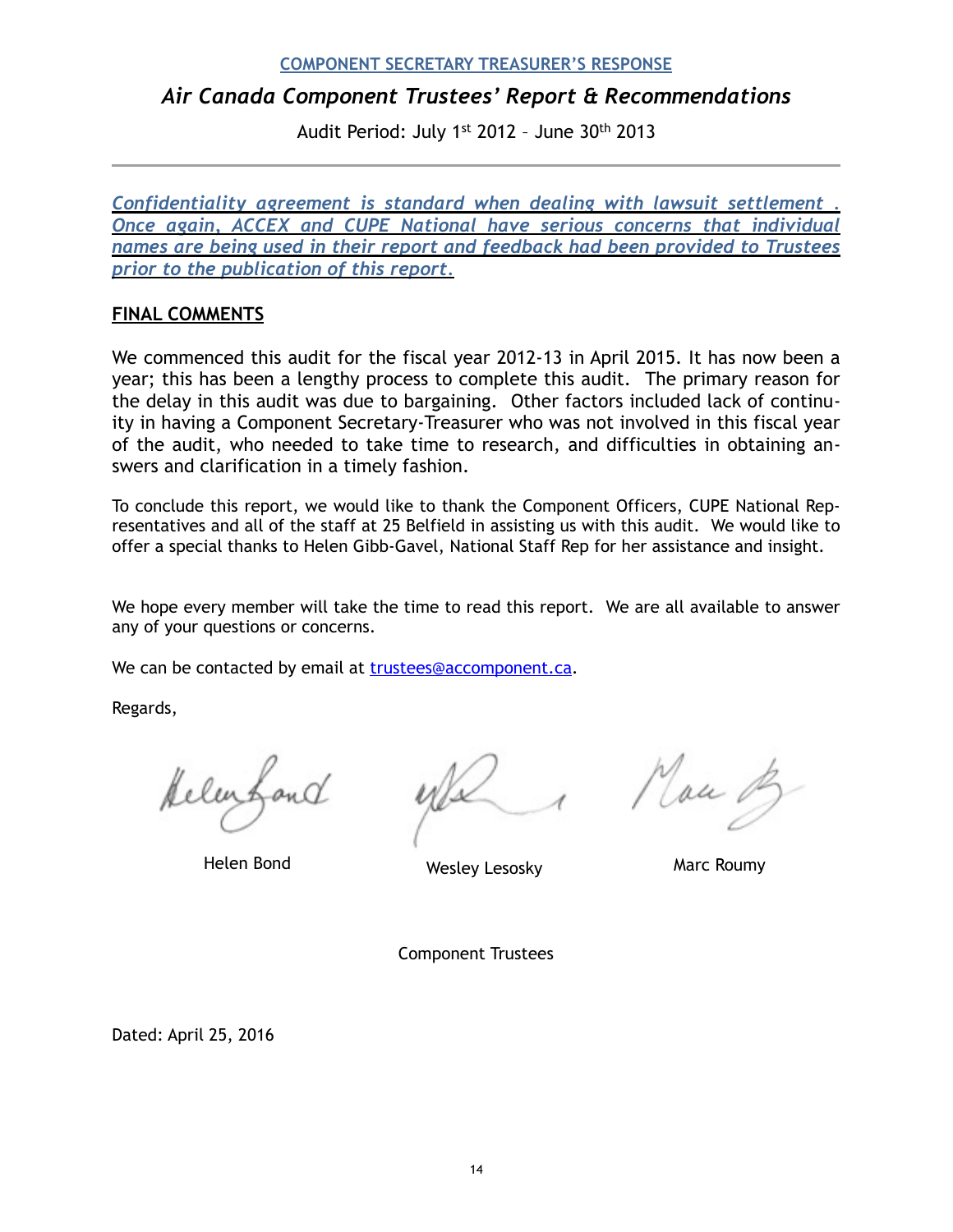# *Air Canada Component Trustees' Report & Recommendations*

Audit Period: July 1st 2012 – June 30th 2013

# A MESSAGE FROM YOUR COMPONENT **OFFICERS**

### **"PAY DISPUTE" CASE CLOSED THE UNION APOLOGIZES TO KATHERINE THOMPSON**

On May 31, 2012, the Component Trustees submitted a report with recommendations concerning the audit period of July 1, 2008 to June 30, 2009. In that report, they raised a concern regarding compensation paid to Ms. Katherine Thompson, the Component Secretary Treasurer for that time period.

Based on those recommendations, on June 19, 2012, the Air Canada Component Executive (ACCEX) motioned that the disputed monies be recovered.

A claim of theft was submitted with our insurance company. A senior insurance claims adjuster with over 30 years of experience from an independent third party, the firm BBCG Claims Services Ltd. investigated the issue thoroughly by examining the documents and speaking with the parties involved.

The insurance claim adjuster's ruling dated April 13, 2013 is stated verbatim below:

"**After review of the proof of loss and the details provided with it, we fail to see where Ms. Katherine Thompson was dishonest or fraudulent in her decision to apply Mr. Paul Moist's interpretation of entitlement to 'top-up' retroactively.** 

**Ms. Thompson's request for Mr. Moist's interpretation, dated April 2, 2009, included several historical references to the way Section 7.3(s) was interpreted prior to Ms. Lesley Swann's term. We would have thought that Mr. Moist should have realized that Katherine was posing the question with a view to making a positive interpretation retroactive. Ms. Swann was set in her interpretation for her term, but one can argue that Mr. Moist's reversal, could be taken as agreement that Ms. Swann was unjustified to withhold the top-ups, making retroactivity a sensible extension. Unfortunately, there does not appear to be any clear evidence to support that Mr. Moist's interpretation was not to be applied retroactively.**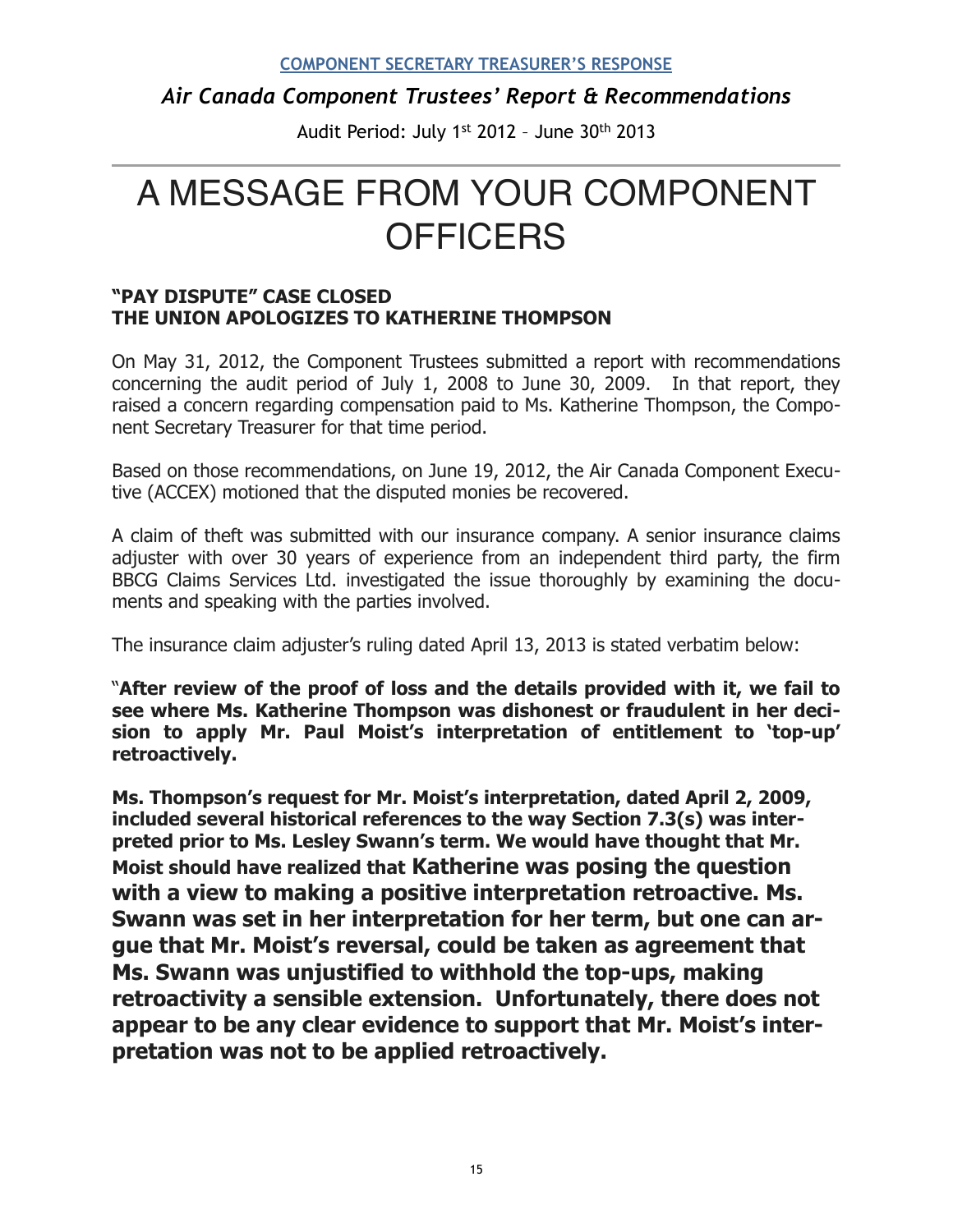## *Air Canada Component Trustees' Report & Recommendations*

Audit Period: July 1st 2012 – June 30th 2013

**Ms. Thompson followed proper channels in appeal, and did not conceal or misrepresent the grounds upon which she felt entitlement to the top-up. This appears to be a case of miscommunication, not theft and fraud.** 

**The insurer denies that there is coverage under the policy for the transactions in question. The main reason for such denial is the absence of proof that a dishonest act has occurred to start with. The insurer reserves its rights to invoke any other available defense if the claim is indeed pursued further by the local.**"

The senior insurance adjuster was clear in his assessment: Ms. Katherine Thompson followed the proper channels of appeal and did not commit any wrongdoing.

On September 18, 2013, the Air Canada Component Executive motioned to withdraw the claim against Ms. Katherine Thompson and close the file.

The Union sincerely apologizes to Ms. Katherine Thompson and deeply regrets any damage done to Ms. Thompson's reputation and undeserved consequences that might have resulted from this allegation.

Document Links:

- 1. [Component Trustees report with Secretary Treasurer's Response](http://accomponent.us6.list-manage1.com/track/click?u=f6750312d5&id=2acfc2c32f&e=8ec33cd3e1) (June 2012)
- 2. [Paul Moist's interpretation letter](http://accomponent.us6.list-manage.com/track/click?u=f6750312d5&id=23b65a9a4c&e=8ec33cd3e1) (April 28, 2009)
- 3. [Paul Moist's interpretation of Taylor letter](http://accomponent.us6.list-manage2.com/track/click?u=f6750312d5&id=114f63ff43&e=8ec33cd3e1) (June 20, 2012)

In solidarity,

Michel Cournoyer Component President [m.cournoyer@accomponent.ca](mailto:m.cournoyer@accomponent.ca)

Katherine Kontosthenos Component Vice-President [k.kontosthenos@accomponent.ca](mailto:k.kontosthenos@accomponent.ca)

Joyce Nakanishi Component Secretary-Treasurer [j.nakanishi@accomponent.ca](mailto:j.nakanishi@accomponent.ca)

Air Canada Component of CUPE

<span id="page-15-0"></span><sup>[i](#page-3-0)</sup> 2013 Component Bylaws

<span id="page-15-1"></span>[ii](#page-3-1) 2013 Component Bylaws